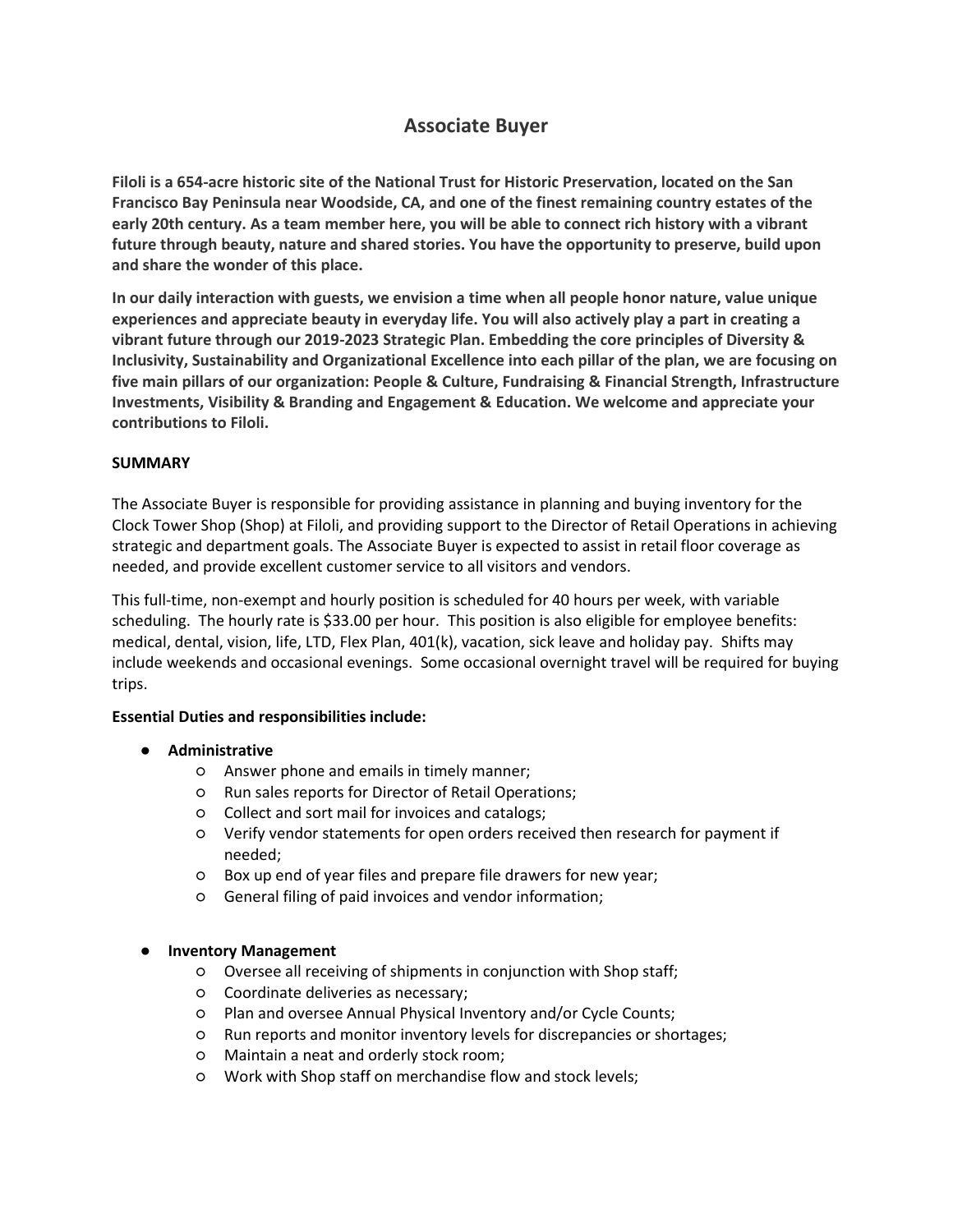# ● **Buying**

- Enter new inventory items into POS inventory system;
- Create purchase orders;
- Monitor all open purchase orders, verify receipt of purchase orders by vendors, track open purchase orders including calling vendors and verifying pricing issues;
- Update purchase order costs as directed;
- Work with vendors establishing best viable terms;
- Maintain POS system including integrity of data and generation and analysis of reports and assist Accountants Payable with monthly inventory reconciliation;
- Review sell through by vendor, exhibition and merchandise classification and set inventory min-max levels for basic merchandise;
- Review historical sales activity and current sell-through to maintain appropriate inventory levels in basic and seasonal merchandise categories;
- Monitor sales of seasonal-related merchandise and recommend re-orders based on sellthrough;
- Assist the Director of Retail Operations in developing holiday assortment;
- Attend buying trips;
- Responsible for re-orders of basic merchandise;
- Coordinate activities with the Director of Retail Operations to prioritize the processing of shipments and assist in resolving discrepancies;
- Work with Director of Retail Operations regarding over/shorts, damages and returns as needed;
- With the approval of the Director of Retail Operations, process all inventory markdowns, price changes and adjustments in the POS and communicate with Sales Floor Supervisor and Accounts Payable regarding inventory adjustments to ensure accurate reconciliation of museum store inventory;
- Maintain vendor listings in POS/Inventory system with current information and set up new accounts;
- Maintain vendor and merchandise sources files for the buying office, review vendor price lists for cost changes and review retail pricing as necessary;
- Assist with basic inventory management including fiscal year physical inventory, cycle counts, periodic and seasonal reorders and monitoring shelf levels of basic merchandise;
- Assist with coordinating special events for the museum store (Members' Day, author appearances, membership events, and rental events) and order merchandise;
- Work with Director of Retail Operations on sales and inventory forecasting and the budget process;
- Provide administrative support to Director of Retail Operations;
- Attend and document vendor meetings;
- Assist in the Shop as back up, for special events, and extended hours as needed;

# **General**

- Provide support and coverage in the Shop, on the retail floor in the form of cashiering, stocking, and customer service as needed;
- Ability to provide the highest quality service to all customers in every interaction;
- Uphold all Filoli's policies, procedures, guidelines and standards;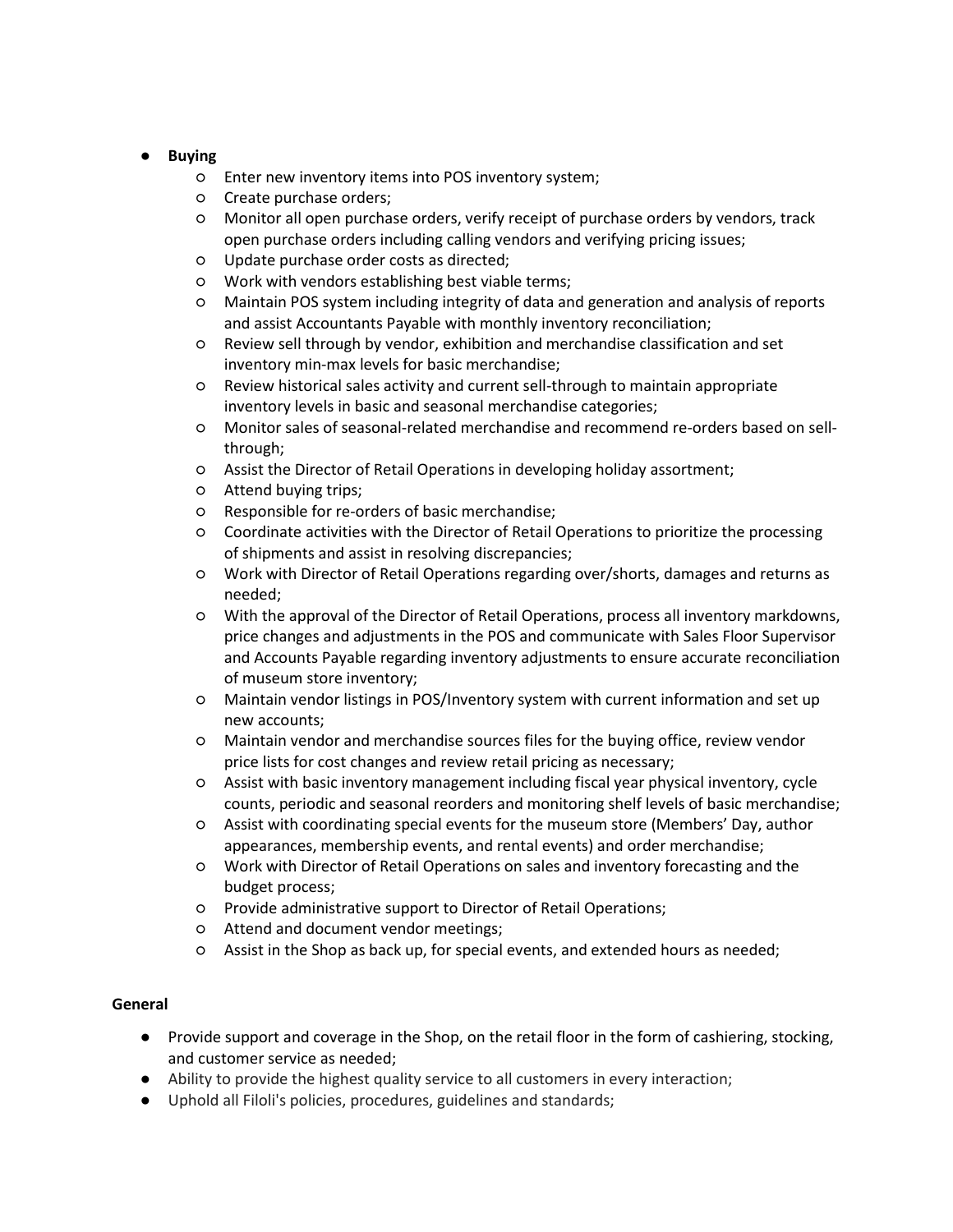- Maintain flexibility and perform other duties as assigned to respond to the needs of the organization;
- Attendance and punctuality are essential to work and all work-related functions;
- Participate in staff meetings as needed.

## **MINIMUM QUALIFICATIONS**

An individual must be able to perform each essential duty listed above and any additional responsibilities as directed as well as satisfy the educational and skill requirements listed below:

**EDUCATION:** BA/BS or an equivalent combination of education and experience.

#### **CORE COMPETENCIES**

- **RETAIL EXPERIENCE** Minimum of three years of retail experience and one year as an assistant buyer, merchandise planner or in a related merchandising role. Previous museum or non-profit experience is a plus.
- **PEOPLE, PROJECT, AND PROGRAM SKILLS** Effective teamwork skills and cross-functional collaborative capacity. Strong analytical skills. Work independently while maintaining open and transparent communications about duties and project status. Ability to either take direction or work independently as the situation requires.
- **LEADERSHIP**  Flexible, energetic, and outcomes-oriented self-starter who brings a creative approach to solving problems. Capacity to interact effectively and build partnerships with Filoli's many constituencies including staff, Board members, community partners and supporters, donors, members, visitors, and volunteers. Strong administrative skills. Ability to multitask, see many sides to complex issues, and perform at high standards with a collegial team.
- **CULTURAL COMPETENCIES** Model a responsibility to self-awareness and awareness of others to recognize that individuals bring unique backgrounds, beliefs, values, and world-views. View racial and cultural differences as assets to the organization.
- **DIVERSITY, EQUITY, AND INCLUSION**  Committed to Filoli's dedication to integrate accountability across all efforts to support and sustain a racially equitable organization. Demonstrate a passion of advancing organizational DEAI objectives and influencing others to approach all work with an equity lens. Promote processes and communication that encourage organizational cultural competence and inclusion.
- **COMMUNICATION SKILLS** Excellent verbal and written communication skills.
- **DECISIVE NATURE**  Well-honed ability to independently anticipate and analyze situations, define problems and objectives, recognize viable alternatives and formulate rapid solutions with understanding of the inherent risks and the implications of decisions.
- **COMPUTER SKILLS**  Intermediate skills on Microsoft Office products and Google Applications. Experience with computerized POS/inventory management system strongly preferred. Knowledge of CounterPoint is a plus.
- **AVAILABILITY** Maintain a flexible work schedule that includes seasonal peaks to meet the demands of executive management. Remote work is optional but no more than 25% on a regular basis. Some travel will be required.